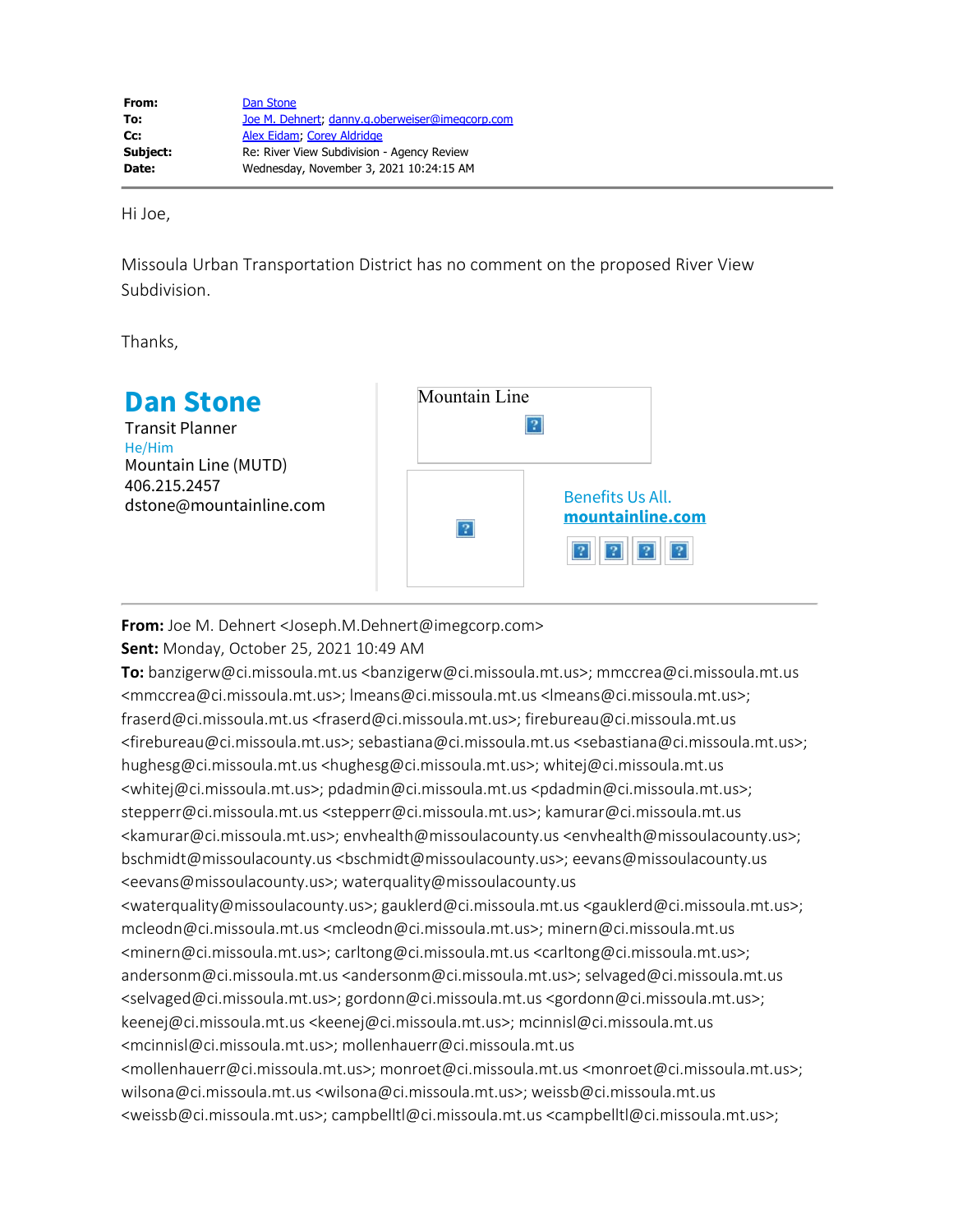schultza@ci.missoula.mt.us <schultza@ci.missoula.mt.us>; Corey Aldridge <caldridge@mountainline.com>; Jennifer Sweten <jsweten@mountainline.com>; Colin Woodrow <cwoodrow@mountainline.com>; Dan Stone <dstone@mountainline.com>; buchanane@ci.missoula.mt.us <buchanane@ci.missoula.mt.us>; gasst@ci.missoula.mt.us <gasst@ci.missoula.mt.us>; Bryce@missoulaeduplace.org <Bryce@missoulaeduplace.org>; abeck@missoulacounty.us <abeck@missoulacounty.us>; nholloway@missoulacounty.us <nholloway@missoulacounty.us>; gcameron@mt.gov <gcameron@mt.gov>; cstover@mt.gov <cstover@mt.gov>; cjensen@flymissoula.com <cjensen@flymissoula.com>; jnave@mt.gov <jnave@mt.gov>; shrose@mt.gov <shrose@mt.gov>; jodi\_bush@fws.gov <jodi\_bush@fws.gov>; epehan@ci.missoula.mt.us <epehan@ci.missoula.mt.us>; ldavidson@missoulahousing.org <ldavidson@missoulahousing.org>; ray@tippandbuley.com <ray@tippandbuley.com>; vetbluemountain@gmail.com <vetbluemountain@gmail.com>; cbauer2@republicservices.com <cbauer2@republicservices.com>; paul.dallapiazza@northwestern.com <paul.dallapiazza@northwestern.com>; John.Olson@CenturyLink.com <John.Olson@CenturyLink.com>; Larry.E.Ostwald@p66.com <Larry.E.Ostwald@p66.com>; erikl@meccoop.com <erikl@meccoop.com>; jjarrett@blackfoot.com <jjarrett@blackfoot.com>; Kathryn.mcdonald@cskt.org <Kathryn.mcdonald@cskt.org>; dreisig@hellgate.k12.mt.us <dreisig@hellgate.k12.mt.us>; rwatson@mcps.k12.mt.us <rwatson@mcps.k12.mt.us>; bmcwilliams@mcps.k12.mt.us <bmcwilliams@mcps.k12.mt.us>; lfagan@flymissoula.com <lfagan@flymissoula.com>; bellestad@flymissoula.com <bellestad@flymissoula.com>; bsaxton@mt.gov <bsaxton@mt.gov> **Cc:** Danny G. Oberweiser <Daniel.G.Oberweiser@imegcorp.com>; Alex Eidam

<EidamA@ci.missoula.mt.us>

**Subject:** River View Subdivision - Agency Review

Dear Agent:

Missoula's Development Services has identified you as being an agency that may have important comments to make about the proposed major subdivision, River View Subdivision. Your comments are important to us.

On October 22<sup>nd</sup>, 2021, Development Services posted the River View Subdivision link online for you review. The purpose of this agency review is twofold: 1) For agencies to determine if the subdivision submittal packet has enough information or is sufficient for review; 2) For agencies to provide comments regarding the proposal on anything that should be addressed before the project is submitted for governing body review. Thus, it is important that you send us your comments or let us know if you have no comments.

You will have 12 working days from today, October 25, 2021, to review. Please reply and send any comments directly to [joseph.m.dehnert@imegcorp.com](mailto:joseph.m.dehnert@imegcorp.com), [danny.g.oberweiser@imegcorp.com](mailto:danny.g.oberweiser@imegcorp.com) by end of the day, **November 10, 2021**, and copy [eidama@ci.missoula.mt.us](mailto:eidama@ci.missoula.mt.us) . Development Services will then have three days after the agency review deadline to complete their sufficiency review. Making the end of River View Subdivision sufficiency review November 16, 2021.

The link to the subdivision application for review is [https://www.ci.missoula.mt.us/2837/River-View-](https://nam04.safelinks.protection.outlook.com/?url=https%3A%2F%2Fwww.ci.missoula.mt.us%2F2837%2FRiver-View-Subdivision-and-Rezone&data=04%7C01%7CJoseph.M.Dehnert%40imegcorp.com%7C1368624d900d443f70e008d995874088%7C7b8f7acce1c0467a86e9678144da7881%7C1%7C0%7C637705230446421963%7CUnknown%7CTWFpbGZsb3d8eyJWIjoiMC4wLjAwMDAiLCJQIjoiV2luMzIiLCJBTiI6Ik1haWwiLCJXVCI6Mn0%3D%7C1000&sdata=Lkd69QpaKrzzmrLdMx9PVq1pazLPPKyD7P%2B0TFqdfkg%3D&reserved=0)